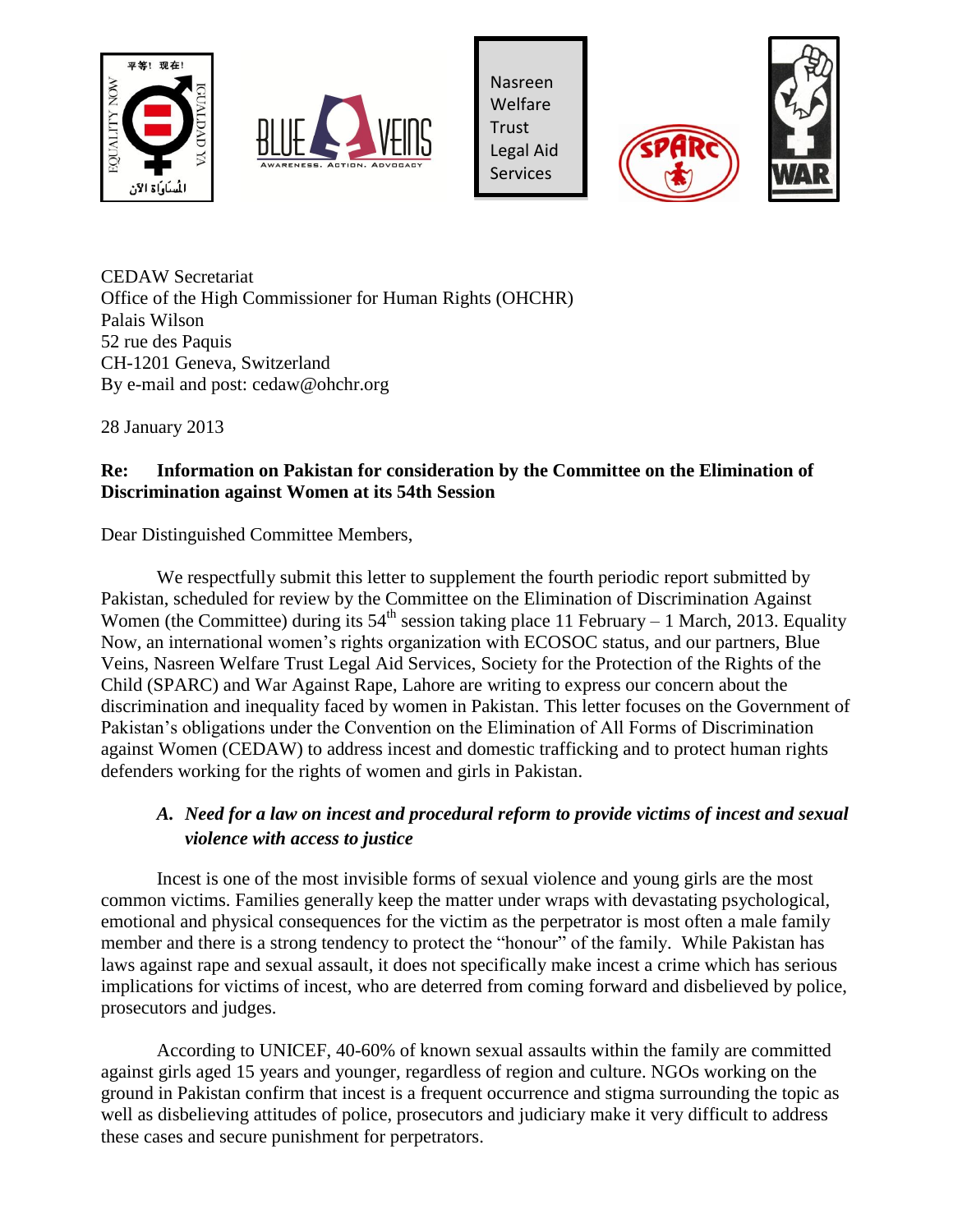In 2009, Equality Now in coordination with Nasreen Welfare Trust Legal Aid Services (NWT) and War Against rape, Lahore, a women's rights organization in Pakistan, took on the case of Mariam (all the names of living minor girls in this submission have been changed), a 15-year-old Pakistani girl who was raped by her father. The girl faced significant hurdles in accessing justice as the police disbelieved her and tried to dissuade her from bringing her case; the medico-legal examiner who examined her were completely unfamiliar with incest and looked only for bruises as signs of rape; the prosecutor was completely unfamiliar with standards applicable to rape victims; and the judicial process was cumbersome with many delays that re-victimitized the survivor. Following intense advocacy on the part of her lawyers, the judge allowed screens to be used during the victim's testimony and penalized the defense attorney for delays. The case ultimately resulted in the highest penalty for the perpetrator but only after significant efforts of international and national NGO and pro bono legal service providers. In 2011, Equality Now and its partners published the first report on incest (attached hereto) based on research conducted nationally and internationally and based on experiences from Mariam's case. The report clearly shows the barriers faced by victims in accessing justice and recommends the addition of a provision on incest in Pakistan's Penal Code as well as reforms to ensure access to justice for victims of sexual violence.

<span id="page-1-0"></span>According to the Committee's General Recommendation 12, Articles 2, 5, 11, 12 and 16 of CEDAW require Pakistan "to act to protect women against violence of any kind occurring within the family."<sup>1</sup> Pakistan also ratified the Convention on the Rights of the Child (CRC), which obligates States Parties in Article 19 to "take all appropriate legislative, administrative, social and educational measures to protect the child from all forms of physical or mental violence, injury or abuse, neglect or negligent treatment, maltreatment or exploitation, including sexual abuse, while in the care of parent(s), legal guardian(s) or any other person who has the care of the child."<sup>2</sup> The Committee in its general recommendation No. 19, states that "within family relationships women of all ages are subjected to violence of all kinds . . . perpetuated by traditional attitudes" and advises that "laws against family violence and abuse, rape, sexual assault and other gender based violence give adequate protection to all women, and respect their integrity and dignity.<sup>33</sup>

In its examination of Pakistan's report in 2007, the Committee expressed concern at the persistence of violence against women and girls including domestic violence, rape and crimes committed in the name of honour. While it did not specifically address incest, the Committee called on Pakistan to "ensure that women and girls who are victims of violence have access to protection and effective redress, and that perpetrators of such acts are effectively prosecuted and punished."<sup>4</sup> While Pakistan's latest submission discusses the positive introductions of police gender sensitivity trainings and Standard Operating Procedures for police in violence against women cases, the report also indicated an increase in reported violence against women.<sup>5</sup> This information, combined with Equality Now's experience from working in Pakistan, indicates that there is still a need for changes in how the justice system handles incest and other sexual violence cases. Equality Now held a workshop in Lahore in 2010 where the following recommendations were adopted by the activists, lawyers and service providers who attended the conference. We strongly encourage the Committee to adopt them as well:

#### <span id="page-1-1"></span>1. Amend all relevant laws including the rape law:

The rape law needs specific provisions on (i) sexual assault and molestation, (ii) incest, (iii) sexual abuse by penetration with any object, and (iv) sexual abuse by person in position of trust or duty-bearers.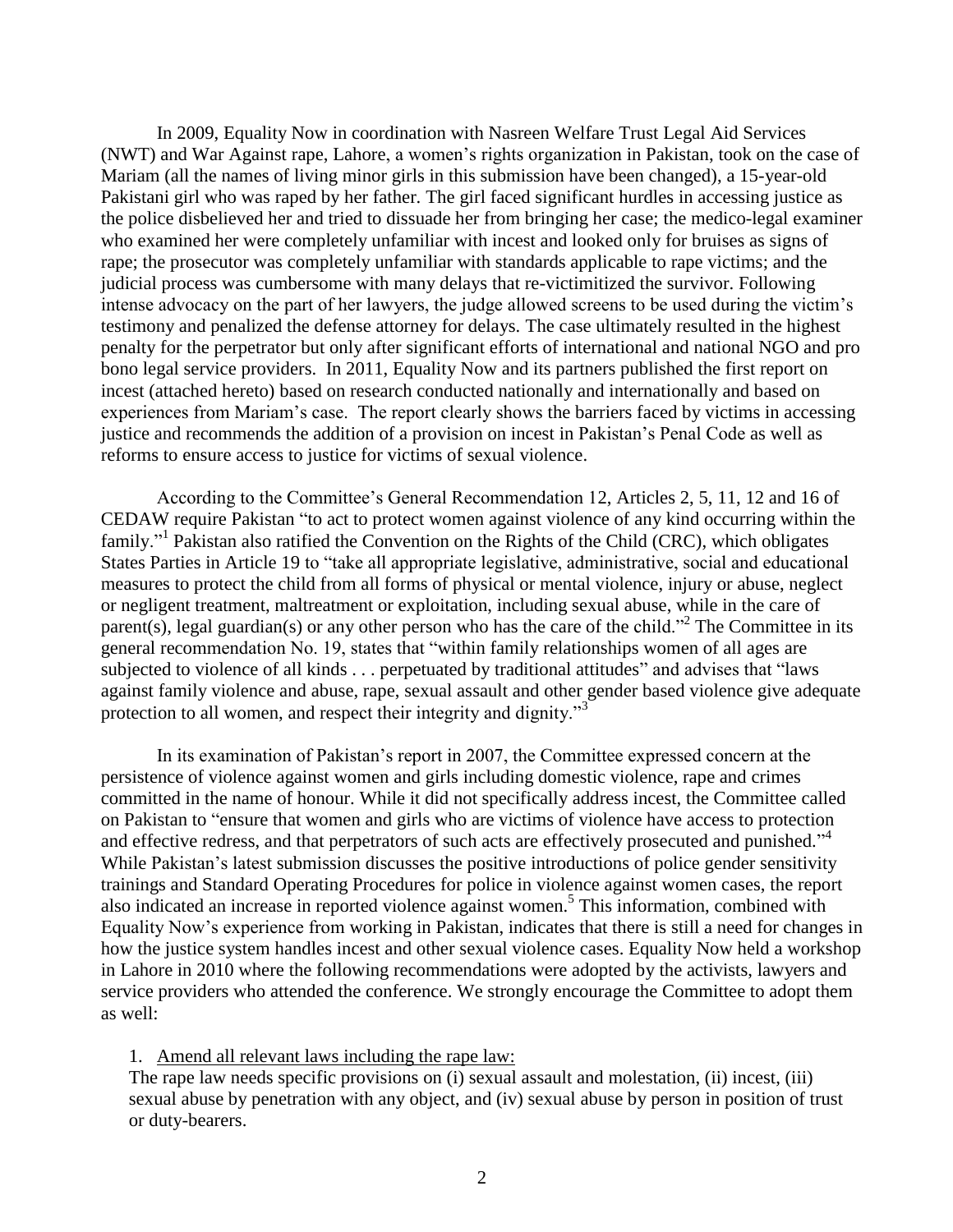### 2. Institute victim-friendly procedures in court:

To protect victims from unnecessary harassment and re-victimization through the legal process, it is necessary to institute certain procedures including: (i) placing of screens in courtrooms so that a victim does not have to confront her rapist again if this would prove too traumatic; (ii) giving the victim the option of having in camera proceedings; (iii) preventing harassment of victims during cross examination as well as the use of obscene/vulgar language; (iv) expediting trials in sexual violence cases so that the case is finalized within 6 months; and (v) having specially trained judges from within the existing pool to address cases of sexual violence.

### 3. Police training

Ensure that all police personnel (especially those manning police stations) are properly trained to address, register and investigate cases of sexual violence, including by ensuring that such training is a key part of the police academy curriculum.

### 4. Medical examination

Given that many victims of sexual violence are in urgent need of medical attention, the Health Department should issue a directive to all government hospitals to examine the victims without need of a police docket or court order.

# *B. Need for laws on internal trafficking to protect women and girls from being trafficked for sex or domestic servitude within Pakistan*

Although Article 11 of the Constitution prohibits all forms of forces labor and trafficking, Pakistan lacks penal and other laws against domestic trafficking. This impacts women and girls who are trafficked for sex or domestic servitude within Pakistan.

Research shows that there are about 264,000 child domestic servants in Pakistan, most of whom are girls.<sup>6</sup> According to the International Labour Organization (ILO) these 'invisible' children, are trapped in their employers' homes where they are given very little or no pay, are deprived of the chance to have a childhood or receive an education, and are at risk of being subjected to verbal, physical, emotional and sexual abuse.<sup>7</sup> UNICEF reports that millions of girls who work as domestic servants are especially vulnerable to exploitation, abuse and trafficking within and across borders. Trafficking in children both internally and across borders is especially prevalent in South Asia with a high incidence of domestic child trafficking.<sup>8</sup>

Equality Now's partners have monitored abuse of domestic servants in Pakistan, and Equality Now has led a campaign on behalf of four girls killed by their employers in 2010: 12-year-old Shazia Masih who was allegedly tortured to death by her employers in Lahore; 15-year-old Yasmin who was allegedly burnt to death by her employers in Okara; 16-year-old Kausar who was allegedly tortured and poisoned by her employers in Lahore and died after vomiting blood; and 12-year-old Tehmina who was taken to the hospital in Islamabad with a fractured backbone after her employers allegedly pushed her off the roof in an attempt to kill her. These girls' deaths illustrate how vulnerable girls in domestic servitude are to their employer's abuse.

Pakistan is obligated under Article 6 of CEDAW to take measures to suppress all forms of trafficking.<sup>9</sup> Additionally, Article 19 of the CRC requires States to protect children from all forms of exploitation and Article 32 states that States Parties should "recognize the right of the child to be protected from economic exploitation and from performing any work that is likely to be hazardous or to interfere with the child's education, or to be harmful to the child's health or physical, mental,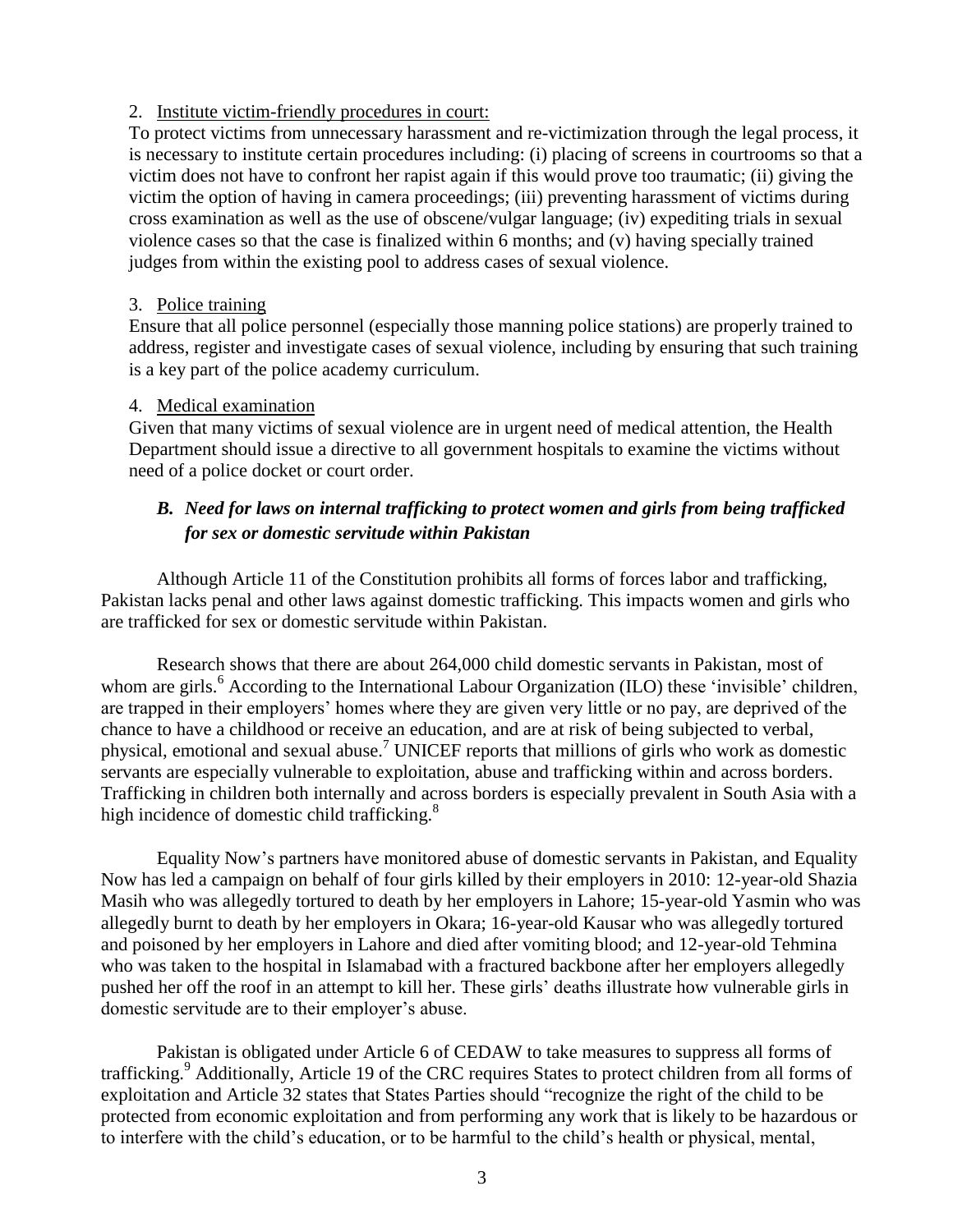spiritual, moral or social development."<sup>10</sup> The CRC further directs States Parties to set a minimum age for admission to employment, regulation of employment hours and conditions as well as penalties to ensure enforcement. The Committee on the Rights of the Child, which monitors State compliance with the CRC, in its examination of Pakistan's October 2009 report expressed concern at the high prevalence of child labor in Pakistan and at the "growing number of children trafficked internally, sometimes sold by their own parents or forced into marriage, sexual exploitation or domestic servitude<sup>"11</sup>

The Government of Pakistan claims to have taken many steps to eliminate trafficking in its fourth submission, including adopting a National Plan of Action to combat both domestic and international trafficking.<sup>12</sup> Yet, two key bills that would address the trafficking of children into domestic servitude have been waiting before the National Assembly to become laws for several years. The first is the Child Protection (Criminal Law Amendment Bill) 2009, which amends section 369 of the Pakistan Penal Code to penalize trafficking; and the second is the Prevention and Control of Human Trafficking Act 2010, which amends the Prevention and Control of Human Trafficking Ordinance of 2002 to include provisions against domestic trafficking.<sup>13</sup> However, the two bills are stalled before the National Assembly, which indicates that the Government of Pakistan must still take major steps to end the trafficking of children into domestic servitude.<sup>14</sup> The Committee should encourage the government to facilitate the adoption of the Child Protection (Criminal Law Amendment Bill) 2009 and Prevention and Control of Women Trafficking Act 2010. Additionally, Article 142 of the Constitution of Pakistan provides that either Parliament or the provincial governments can legislate on criminal matters. <sup>15</sup> As such, the Committee should also recommend that the government ensure the provinces adopt legislation against domestic trafficking both for sex and for labor and take additional steps including implementing free and compulsory education as required under Article 25a of the Constitution to prevent the trafficking of children into domestic servitude.

As far as labor laws are concerned, following the adoption of the 18th Constitutional Amendment, labor and child rights now come under provincial jurisdiction, giving provincial governments the responsibility to take the lead in introducing improved laws.<sup>16</sup> However, the national Employment of Children Act, which fails to outlaw child domestic servitude, remains in force until such time as provincial governments enact similar laws at the provincial level. No province has acted to ban child domestic servitude.<sup>17</sup> The legal status of child domestic servitude therefore remains the same and child domestic servitude remains rampant in Pakistan, with a large proportion of domestic servants being girls. The Committee should therefore recommend the enactment of the Employment of Children Act of 1991 in each province with the inclusion of domestic work in the list of banned occupations.

### *C. Protection of human rights defenders*

Equality Now has monitored violence against human rights defenders in Pakistan. Threats and violence against those defending human rights, and in particular women's rights, have escalated since 2012, particularly in the Khyber Pakhtunkwa province. The government has failed to take adequate measures to protect these defenders or investigate and prosecute the offenders.

The year 2012 and the beginning of the year 2013 were particularly egregious with the brutal killing of women's rights activist Farida Afridi and the murder or serious injury of twenty additional human rights defenders in the past four months in five separate incidents:

• January 2013 – gunmen shot dead six women and a man working for a health, education and water sanitation NGO in the Swabi district of Khyber-Pakhtunkhwa (KP) province.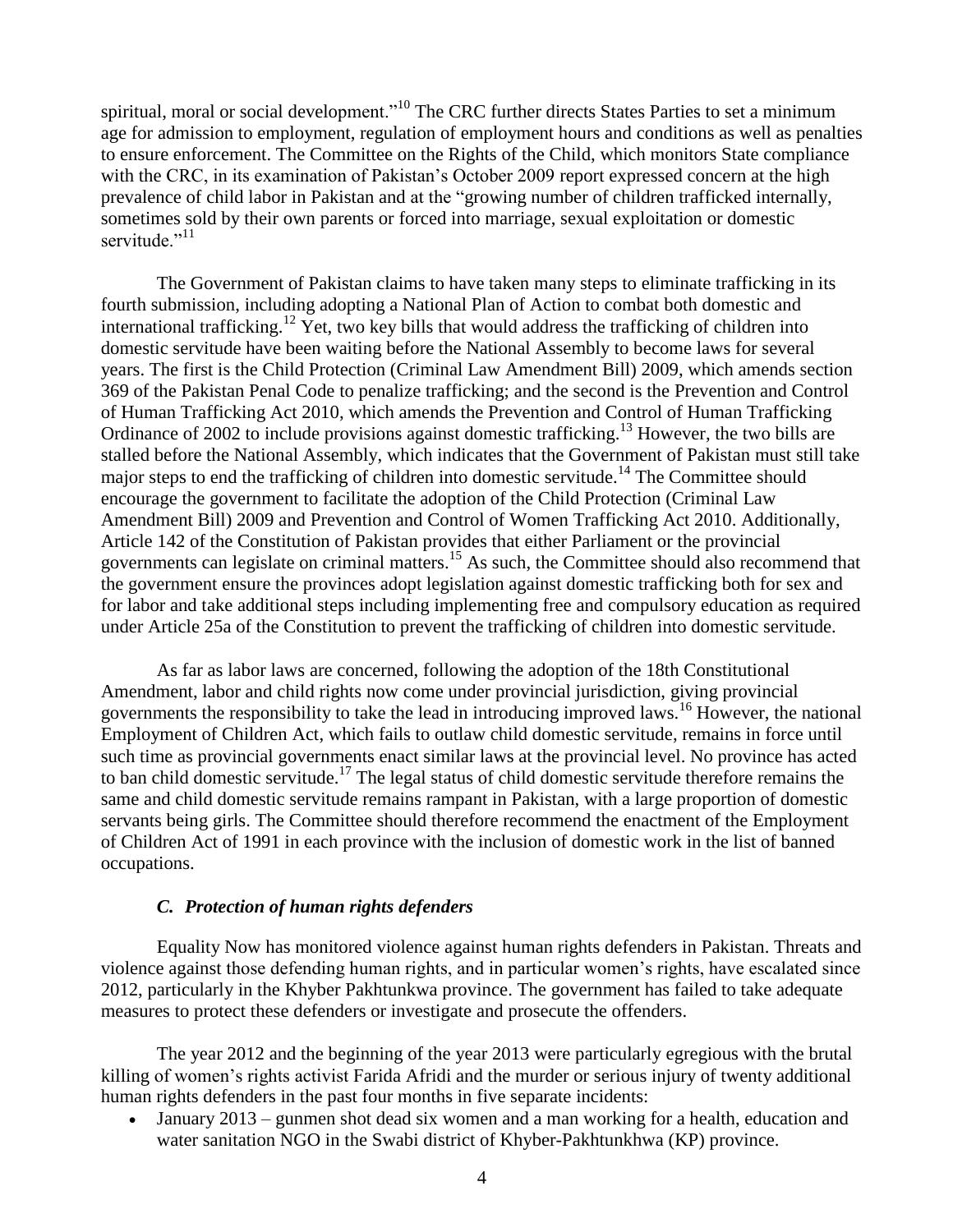According to media reports, five of the women were teachers, while the sixth woman and the man were health workers.

- January 2013 gunmen shot dead two charity workers in Charsadda working for an organization involved with education and welfare work in the district. That same weekend, the director of a well-known NGO in KP was targeted by a bomb.
- December 2012 nine polio field workers mostly women were shot dead in a string of attacks in Karachi, Charsadda and Peshawar, prompting UN agencies to temporarily suspend their polio vaccination campaigns throughout Pakistan.
- December 2012 a female Swedish NGO worker was shot dead in Lahore, a male British Muslim Red Cross worker was kidnapped and beheaded in Quetta and a U.S. development worker has been missing since being kidnapped from his home in Lahore in August 2011.
- October 2012 15-year-old Malala Yousafzai, an activist advocating for access to education for girls, was shot and seriously injured by Pakistani Taliban gunmen in the Swat district of KP. Two of her classmates were also injured in the attack. According to local NGOs, threats against schools, especially girls' schools, and NGOs are continuing and several government schools have been bombed in recent months.

Equality Now's partner in Pakistan, Blue Veins, also reports that polio vaccination centers and women and children's health organizations are currently under severe threat as a bomb was recently placed with a threatening letter at one community dispensary. Human rights defenders in Pakistan are routinely criticized for their work to further the rights of women and accused of promoting a "western agenda." This rash of violence has led to fear amongst human rights defenders, particularly women and neither the provincial nor federal governments have taken any steps to prevent or punish these murders and attacks. Discouraging women's rights defenders to operate in the area has severe implications for progress on gender equality.

General Recommendation 12, Articles 2, 5, 11, 12 and 16 of CEDAW require Pakistan "to act to protect women against violence of any kind occurring . . . at the work place or in any other area of social life."<sup>18</sup> The UN Special Rapporteur on violence against women, Rashida Manjoo, paid particular attention to Afridi's murder and called on the Government of Pakistan to promptly ensure that perpetrators are held accountable. She stated that women human rights defenders "are commonly perceived as challenging accepted sociocultural norms, traditions, perceptions and stereotypes about femininity and the role and status of women in society, while reclaiming their rights or the rights of their communities."<sup>19</sup> Manjoo also stated that the killing of women is indeed a State crime when tolerated by public institutions and officials.<sup>20</sup> In the June 2008 report of the Working Group on the Universal Periodic Review of Pakistan, Pakistan was called upon to "combat impunity for attacks on human rights defenders by effectively investigating allegations and by prosecuting those responsible." $^{21}$ 

Pakistan does not mention the violence against human rights defenders, many of whom are women, in its fourth periodic report, even though it has an obligation under CEDAW to protect these women's lives and hold the perpetrators accountable. The Committee should therefore inquire into the issue and ask the Government of Pakistan what it is doing to address the violence and protect these women. Additionally, the Committee should recommend that the Government of Pakistan: amend the penal code to make it a criminal offence to intimidate, harass, threaten, attack or injure any individual because of their human rights work; take immediate measures to end the culture of impunity for crimes against women; and address the culture of silence and victim-blaming that increases the vulnerability of women to violence, results in the violation of their rights and impedes their enjoyment of full and equal citizenship.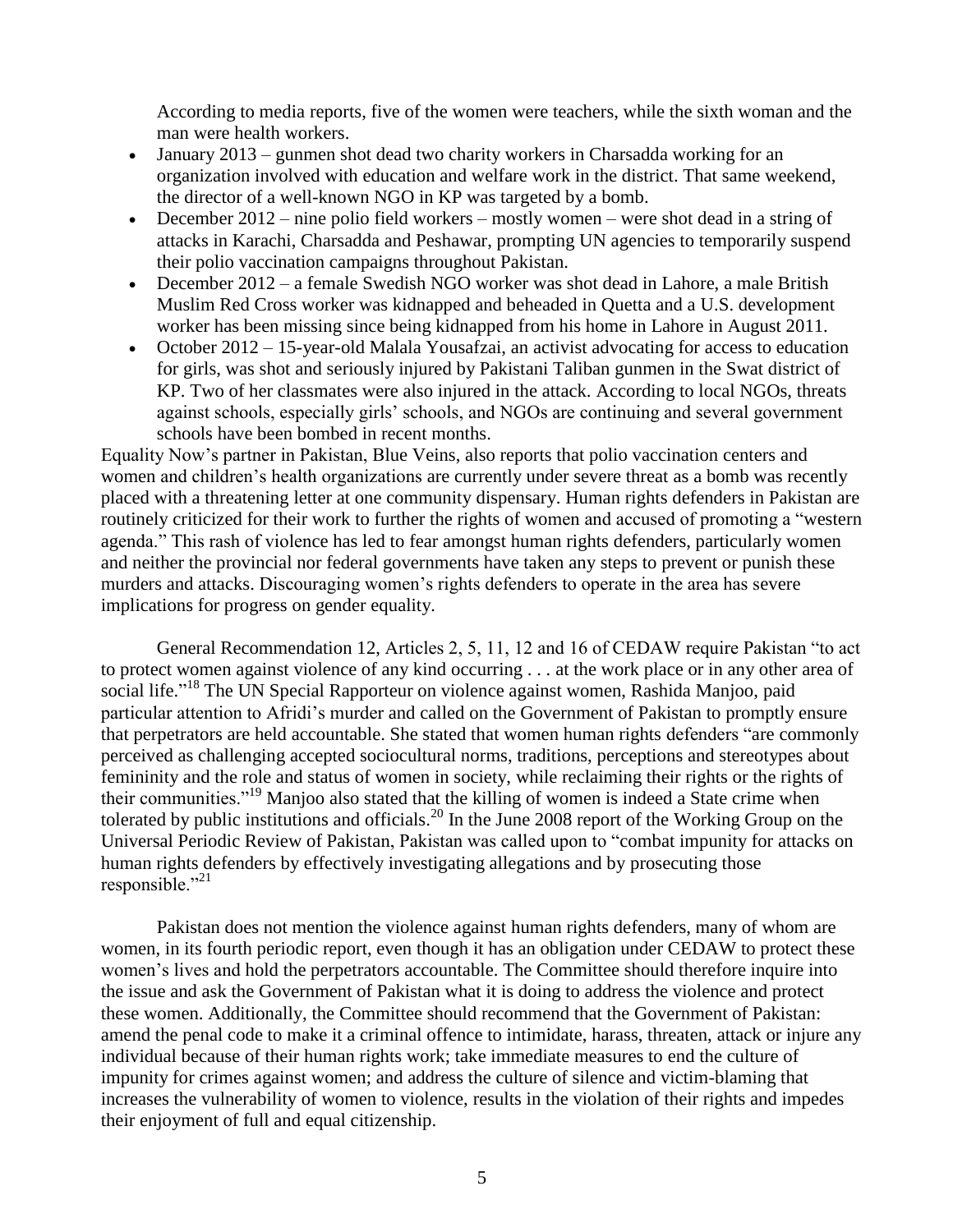### *Suggested Questions to the State Party*

We would respectfully urge the Committee to raise with the Government of Pakistan during its review the following questions:

- 1) What steps is the government taking to legislate against incest?
- 2) What steps is the government taking to reform legal procedures to ensure that women and girls in incest and other sexual violence cases have access to justice and are not deterred from bringing their cases forward?
- 3) What measures is the government adopting to enact laws against internal trafficking for sex and domestic servitude?
- 4) What actions is the government taking to protect human rights defenders and ensure that they can continue to carry on their work? What urgent measures is the government taking to hold perpetrators of threats and violence against human rights defenders accountable?

### *Proposed Recommendations*

We also urge the Committee to consider the following recommendations to the Government of Pakistan:

- 1) The government should ensure access to justice in sexual violence cases by:
	- a. Amending all applicable laws including the rape law to contain provisions on (i) sexual assault and molestation, (ii) incest, (iii) sexual abuse by penetration with any object, and (iv) sexual abuse by person in position of trust or duty-bearers.
	- b. Instituting victim-friendly procedures in court to protect victims from unnecessary harassment and re-victimization through the legal process, including: (i) placing of screens in courtrooms so that a victim does not have to confront her rapist again if this would prove too traumatic; (ii) giving the victim the option of having in camera proceedings; (iii) preventing harassment of victims during cross examination as well as the use of obscene/vulgar language; (iv) expediting trials in sexual violence cases so that the case is finalized within 6 months; and (v) having specially trained judges from within the existing pool to address cases of sexual violence.
	- c. Training police (especially those manning police stations) to address, register and investigate cases of sexual violence and ensuring that such training is a key part of the police academy curriculum.
	- d. Providing urgent medical attention in government hospitals to victims of sexual violence without waiting for a police docket or court order.
- 2) The government should address domestic servitude and domestic trafficking by:
	- a. Enacting a law (and have provincial governments enact laws) against internal trafficking for sex and labor and taking urgent measures including implementing free and compulsory education as required under Article 25a of the Constitution to prevent and address the trafficking of children into domestic servitude.
	- b. Ensuring the enactment of the Employment of Children Act of 1991 in each province with the inclusion of domestic work in the list of banned occupations.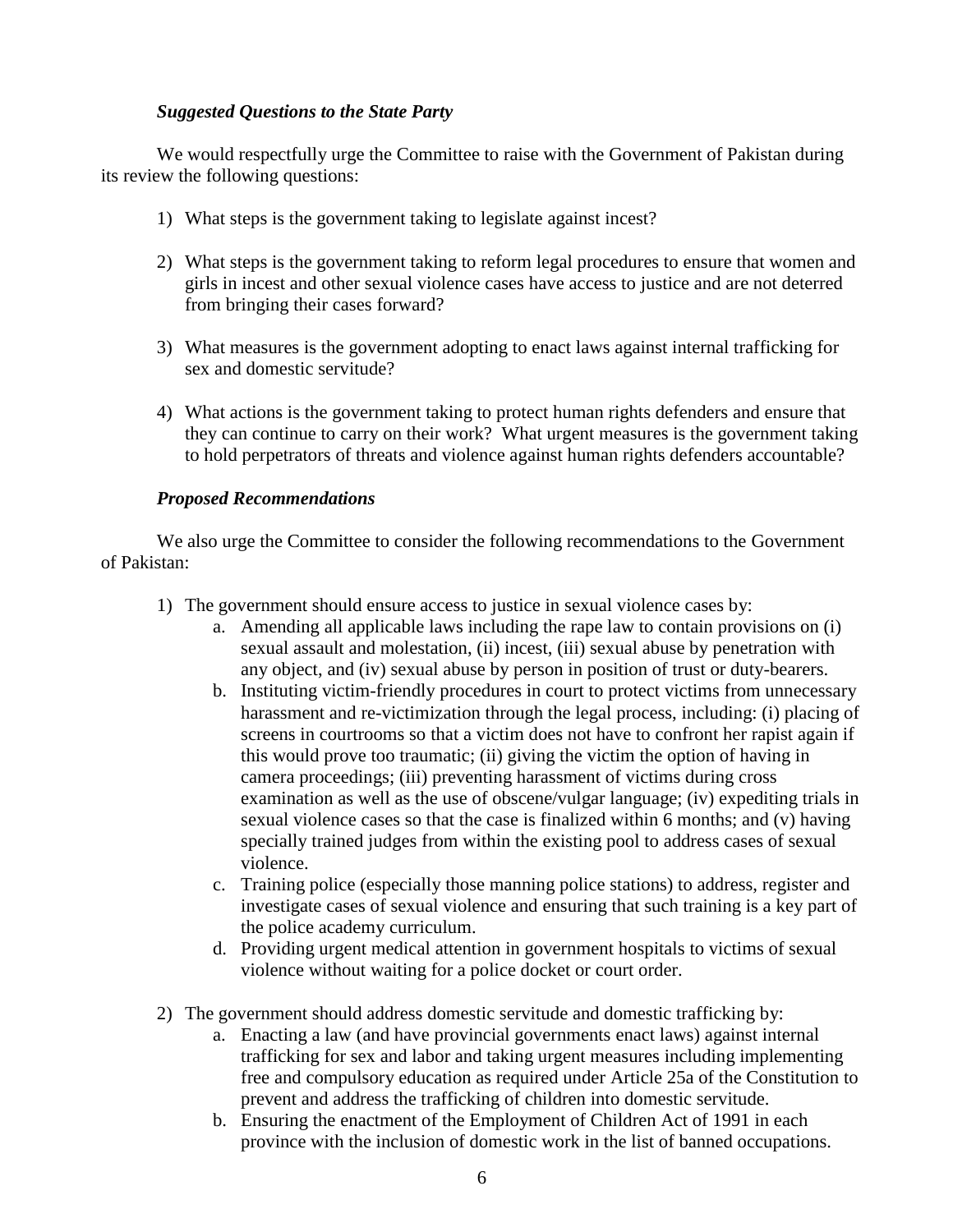3) The government should take immediate measures to address the growing attacks against human rights defenders by making it a criminal offence to intimidate, harass, threaten, attack or injure any individual because of their human rights work; and taking urgent measures to investigate, prosecute and punish those responsible for the threats and attacks.

Thank you very much for your kind attention, and please do not hesitate to contact us if we can provide further information.

Sincerely,

Hassan Yasmeen Hassan

Global Director Equality Now

*Joined by our partners:*

Program Coordinator **Head** 

Qamar Naseem Hina Hafeezullah Ishaq Blue Veins Nasreen Welfare Trust Legal Aid Services

| Zarina Jillani                                        | Nadeem Fazil Ayaz           |
|-------------------------------------------------------|-----------------------------|
| <b>Executive Director</b>                             | Convener, Working Committee |
| Society for the Protection of the Rights of the Child | War Against Rape, Lahore    |

#### **Sponsoring Organizations**

Equality Now is an international human rights organization with ECOSOC status working to protect and promote the rights of women and girls worldwide since 1992, including through our membership network comprised of individuals and organizations in over 160 countries.

Yasmeen Hassan, Global Director *Equality Now* PO Box 20646 Columbus Circle Station New York, NY 10023 USA yhassan@equalitynow.org Phone: +1 212 586 0906 www.equalitynow.org

Blue Veins is an activist women's organization that works to empower women and improve their status which is essential to realizing the full potential of social, political and economic development.

Qamar Naseem Program Coordinator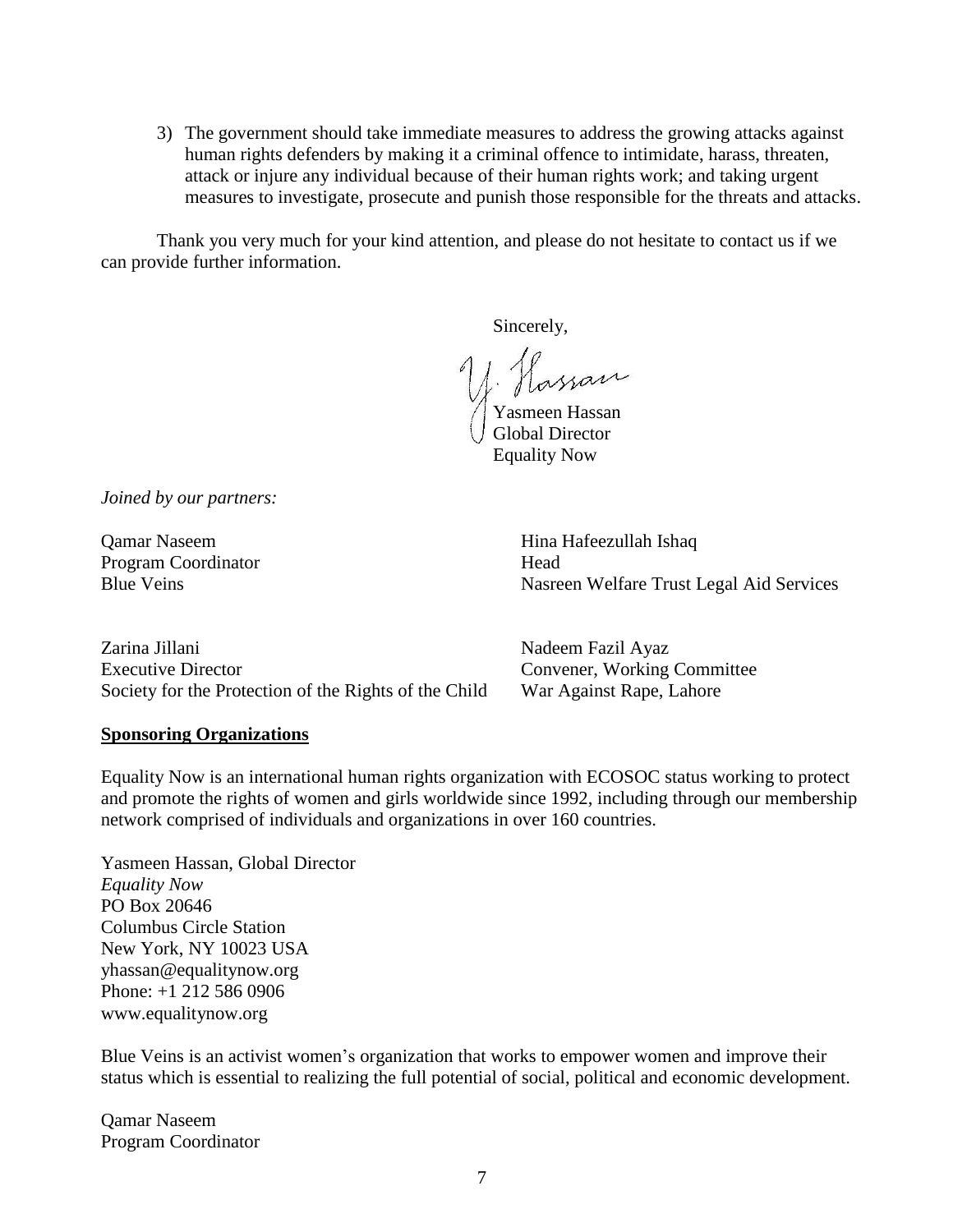*Blue Veins* Phone: + 92 333 9114448 www.blueveins.org

Nasreen Welfare Trust Legal Aid Services is a pro-bono legal initiative committed to providing high quality legal services to the down-trodden segment of the society.

Hina Hafeezullah Ishaq, Head *Nasreen Welfare Trust Legal Aid Services* [hina.h.ishaq@gmail.com](mailto:hina.h.ishaq@gmail.com)  Phone: +92 300 402 7555

SPARC, founded in 1992, is a Pakistani child rights organization with ECOSOC status working on a broad range of child rights issues and its work is guided by international human rights principles and standards, including the UNCRC and relevant ILO Conventions.

Zarina Jillani, Executive Director *Society for the Protection of the Rights of the Child* #151-B, Street 37, F-10/1, PO Box 301 Islamabad, Pakistan ed@sparcpk.org Phone: +92 51 229 1553 www.sparcpk.org/

War Against Rape, Lahore (WAR) is a group of women and men committed to building a society free of gender-based oppression, discrimination, exploitation and violence. WAR helps the survivors of sexual abuse through moral, social, legal, psychological and medical help.

Nadeem Fazil Ayaz, Convener, Working Committee *War Against Rape, Lahore* Sufi Mansion, 7-Egerton Road Lahore, Pakistan nadfa@yahoo.com Phone: [+92 302 8400163](tel:%2B92%20%280%29302%208400163) webcon.chashm.net/war/